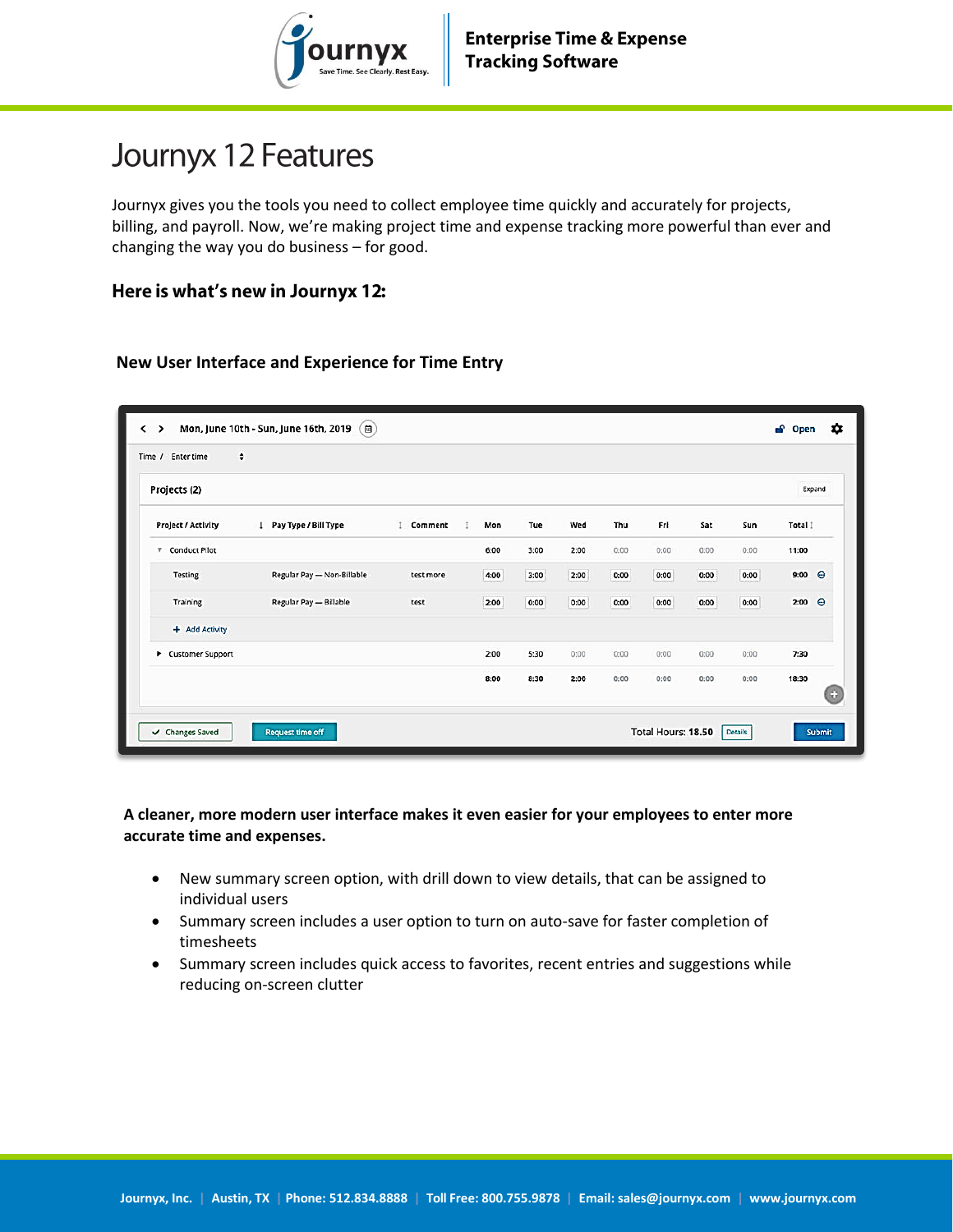

#### **Reporting and Business Intelligence**



**Better data results in powerful reports that are not only stunning, but chock full of the insights you need to make critical business decisions. Create visual dashboards inside of Journyx, then share them easily with your teams and stakeholders. You can even power up your reports with connections to both Excel and Power BI.**

- Rich visual reporting in the browser based on your standard reports in the Journyx system
- Pie, bar and line charts based on single and multiple report dimensions
- Additional report date range flexibility for pulling data in the past or future automatically
- Manager dashboards with customization for display data, reporting period and layout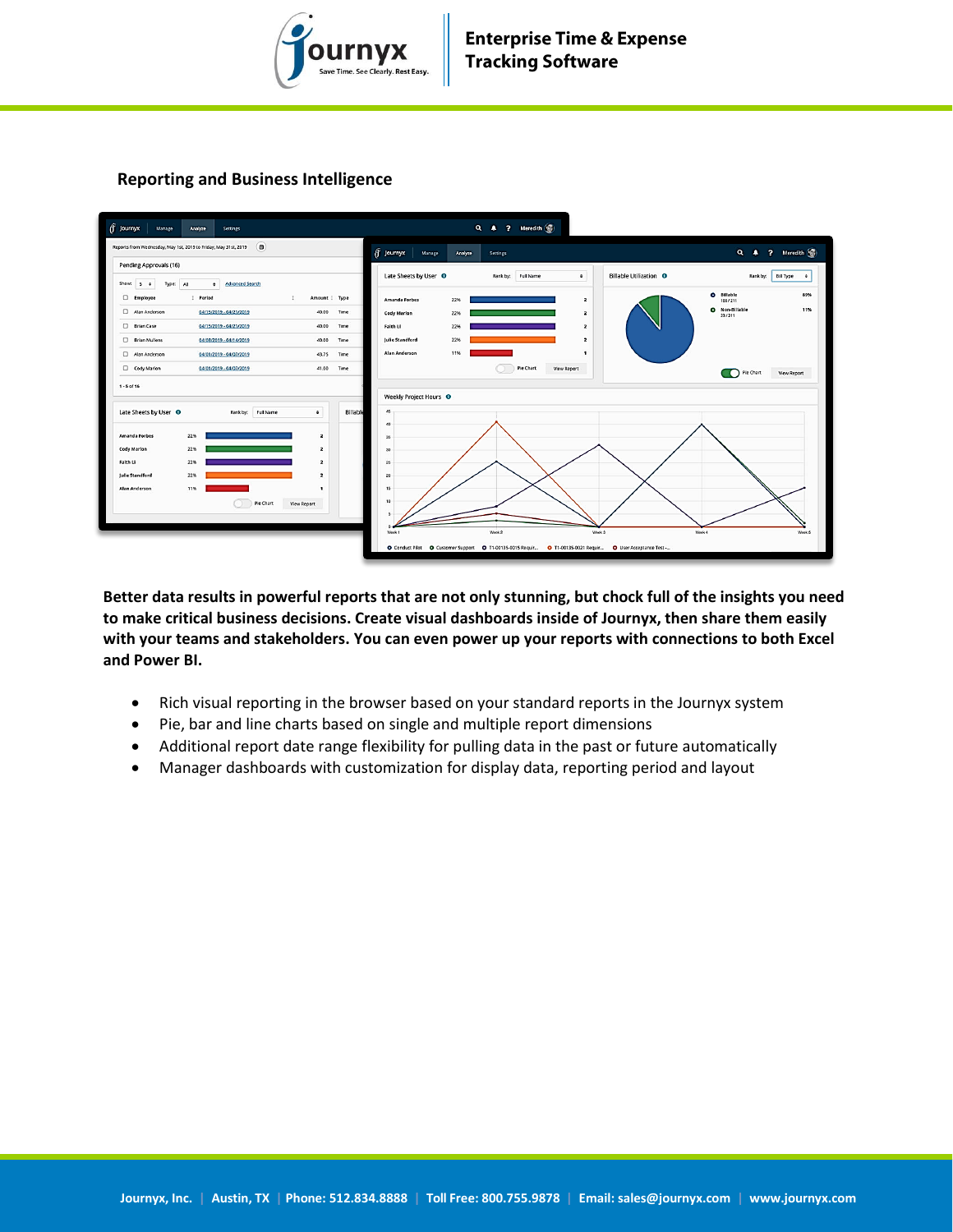

#### **Manager Approvals**

| Q<br>10<br>Export<br>۰<br>Employee ÷<br>Period ÷<br>Submitted #<br>Total Hours #<br>Time Off $\div$<br>Comments ÷<br>$\mathbf{I}$<br>Nu Osbourne<br>Sep 10 - 16, 2018<br>40:00<br>⊓<br>Sept 16, 2018<br>View<br>$\sim$<br>$\sim$<br>Time sheet 1 of 30<br>$\rightarrow$<br>$\times$<br>$\overline{\phantom{0}}$<br>Chris Porch<br>Sept 16, 2018<br>$\blacktriangledown$<br>Sep 10 - 16, 2018<br>Elide Dauphin<br>Sept 16, 2018<br>П<br>Sep 10 - 16, 2018<br><b>Chris Porch</b><br>Period<br>Submitted<br>$\mathsf{cs}$<br>Comments<br>Regional Manager<br>Sep 10 - 16, 2018<br>Sept 16, 2018<br>lan Dufresne<br>Sep 10 - 16, 2018<br>Sept 16, 2018<br>$\mathbf{L}$<br>K.<br><b>Rickey Cruse</b><br>$\Box$<br>Sep 10 - 16, 2018<br>Sept 15, 2018<br>Total<br><b>Project / Activity</b><br>Comment<br><b>Beulah Carlos</b><br>Sep 10 - 16, 2018<br>Sept 15, 2018<br>Freescale Q1 Support<br>Looking at their issues with the config system<br>16:00<br>April Tarwater<br>Sep 10 - 16, 2018<br>Sept 15, 2018<br>$\perp$<br>Home Depot Q1 Support<br>$\sim$<br>06:00<br>Milly Kravitz<br>$\Box$<br>Sep 10 - 16, 2018<br>Sept 15, 2018<br>• Honeywell Ongoing Support<br>08:30<br>$\sim$<br>Renee Lauffer<br>П<br>Sep 10 - 16, 2018<br>Sept 15, 2018<br>Internal Activities<br>05:30<br>$\sim$ $\sim$<br>Jaqueline Bail<br>П<br>Sep 10 - 16, 2018<br>Sept 14, 2018<br>> SolarWinds Ongoing Support<br>06:30<br>$\sim$<br>Reports from Sep 10-16, 2018<br>Θ<br>Total Hours - 42:30<br>Reject<br>Approve<br>Employee Performance<br>CONCERT VEHICLE OF<br>immun nega<br><b>THEFT</b><br>Honeywell<br><b>880 Hrs</b><br>50%<br><b>Billable Rate</b><br>75%<br>۰<br>SolarWinds<br>396 Hrs<br>1,320 / 1,760<br>21%<br>25% | Pending Timesheet Approvals (44) |  |  |  |  |  |
|-----------------------------------------------------------------------------------------------------------------------------------------------------------------------------------------------------------------------------------------------------------------------------------------------------------------------------------------------------------------------------------------------------------------------------------------------------------------------------------------------------------------------------------------------------------------------------------------------------------------------------------------------------------------------------------------------------------------------------------------------------------------------------------------------------------------------------------------------------------------------------------------------------------------------------------------------------------------------------------------------------------------------------------------------------------------------------------------------------------------------------------------------------------------------------------------------------------------------------------------------------------------------------------------------------------------------------------------------------------------------------------------------------------------------------------------------------------------------------------------------------------------------------------------------------------------------------------------------------------------------------------------------------------------------------------------------------------------|----------------------------------|--|--|--|--|--|
|                                                                                                                                                                                                                                                                                                                                                                                                                                                                                                                                                                                                                                                                                                                                                                                                                                                                                                                                                                                                                                                                                                                                                                                                                                                                                                                                                                                                                                                                                                                                                                                                                                                                                                                 |                                  |  |  |  |  |  |
|                                                                                                                                                                                                                                                                                                                                                                                                                                                                                                                                                                                                                                                                                                                                                                                                                                                                                                                                                                                                                                                                                                                                                                                                                                                                                                                                                                                                                                                                                                                                                                                                                                                                                                                 | Show                             |  |  |  |  |  |
|                                                                                                                                                                                                                                                                                                                                                                                                                                                                                                                                                                                                                                                                                                                                                                                                                                                                                                                                                                                                                                                                                                                                                                                                                                                                                                                                                                                                                                                                                                                                                                                                                                                                                                                 |                                  |  |  |  |  |  |
|                                                                                                                                                                                                                                                                                                                                                                                                                                                                                                                                                                                                                                                                                                                                                                                                                                                                                                                                                                                                                                                                                                                                                                                                                                                                                                                                                                                                                                                                                                                                                                                                                                                                                                                 |                                  |  |  |  |  |  |
|                                                                                                                                                                                                                                                                                                                                                                                                                                                                                                                                                                                                                                                                                                                                                                                                                                                                                                                                                                                                                                                                                                                                                                                                                                                                                                                                                                                                                                                                                                                                                                                                                                                                                                                 |                                  |  |  |  |  |  |
|                                                                                                                                                                                                                                                                                                                                                                                                                                                                                                                                                                                                                                                                                                                                                                                                                                                                                                                                                                                                                                                                                                                                                                                                                                                                                                                                                                                                                                                                                                                                                                                                                                                                                                                 |                                  |  |  |  |  |  |
|                                                                                                                                                                                                                                                                                                                                                                                                                                                                                                                                                                                                                                                                                                                                                                                                                                                                                                                                                                                                                                                                                                                                                                                                                                                                                                                                                                                                                                                                                                                                                                                                                                                                                                                 |                                  |  |  |  |  |  |
|                                                                                                                                                                                                                                                                                                                                                                                                                                                                                                                                                                                                                                                                                                                                                                                                                                                                                                                                                                                                                                                                                                                                                                                                                                                                                                                                                                                                                                                                                                                                                                                                                                                                                                                 |                                  |  |  |  |  |  |
|                                                                                                                                                                                                                                                                                                                                                                                                                                                                                                                                                                                                                                                                                                                                                                                                                                                                                                                                                                                                                                                                                                                                                                                                                                                                                                                                                                                                                                                                                                                                                                                                                                                                                                                 |                                  |  |  |  |  |  |
|                                                                                                                                                                                                                                                                                                                                                                                                                                                                                                                                                                                                                                                                                                                                                                                                                                                                                                                                                                                                                                                                                                                                                                                                                                                                                                                                                                                                                                                                                                                                                                                                                                                                                                                 |                                  |  |  |  |  |  |
|                                                                                                                                                                                                                                                                                                                                                                                                                                                                                                                                                                                                                                                                                                                                                                                                                                                                                                                                                                                                                                                                                                                                                                                                                                                                                                                                                                                                                                                                                                                                                                                                                                                                                                                 |                                  |  |  |  |  |  |
|                                                                                                                                                                                                                                                                                                                                                                                                                                                                                                                                                                                                                                                                                                                                                                                                                                                                                                                                                                                                                                                                                                                                                                                                                                                                                                                                                                                                                                                                                                                                                                                                                                                                                                                 |                                  |  |  |  |  |  |
|                                                                                                                                                                                                                                                                                                                                                                                                                                                                                                                                                                                                                                                                                                                                                                                                                                                                                                                                                                                                                                                                                                                                                                                                                                                                                                                                                                                                                                                                                                                                                                                                                                                                                                                 |                                  |  |  |  |  |  |
|                                                                                                                                                                                                                                                                                                                                                                                                                                                                                                                                                                                                                                                                                                                                                                                                                                                                                                                                                                                                                                                                                                                                                                                                                                                                                                                                                                                                                                                                                                                                                                                                                                                                                                                 | $1 - 10$ of 44                   |  |  |  |  |  |
|                                                                                                                                                                                                                                                                                                                                                                                                                                                                                                                                                                                                                                                                                                                                                                                                                                                                                                                                                                                                                                                                                                                                                                                                                                                                                                                                                                                                                                                                                                                                                                                                                                                                                                                 |                                  |  |  |  |  |  |
|                                                                                                                                                                                                                                                                                                                                                                                                                                                                                                                                                                                                                                                                                                                                                                                                                                                                                                                                                                                                                                                                                                                                                                                                                                                                                                                                                                                                                                                                                                                                                                                                                                                                                                                 |                                  |  |  |  |  |  |
|                                                                                                                                                                                                                                                                                                                                                                                                                                                                                                                                                                                                                                                                                                                                                                                                                                                                                                                                                                                                                                                                                                                                                                                                                                                                                                                                                                                                                                                                                                                                                                                                                                                                                                                 |                                  |  |  |  |  |  |
|                                                                                                                                                                                                                                                                                                                                                                                                                                                                                                                                                                                                                                                                                                                                                                                                                                                                                                                                                                                                                                                                                                                                                                                                                                                                                                                                                                                                                                                                                                                                                                                                                                                                                                                 |                                  |  |  |  |  |  |
|                                                                                                                                                                                                                                                                                                                                                                                                                                                                                                                                                                                                                                                                                                                                                                                                                                                                                                                                                                                                                                                                                                                                                                                                                                                                                                                                                                                                                                                                                                                                                                                                                                                                                                                 |                                  |  |  |  |  |  |
|                                                                                                                                                                                                                                                                                                                                                                                                                                                                                                                                                                                                                                                                                                                                                                                                                                                                                                                                                                                                                                                                                                                                                                                                                                                                                                                                                                                                                                                                                                                                                                                                                                                                                                                 |                                  |  |  |  |  |  |

**Journyx 12 makes it substantially easier for managers to approve timesheets, plus provide snapshots of employee utilization and productivity.** 

- Combined sheet approval queue for quick access to all approvals
- Direct navigation and approval from sheet to sheet with new summary sheet view
- Simplified approval queue access available on the manager dashboard